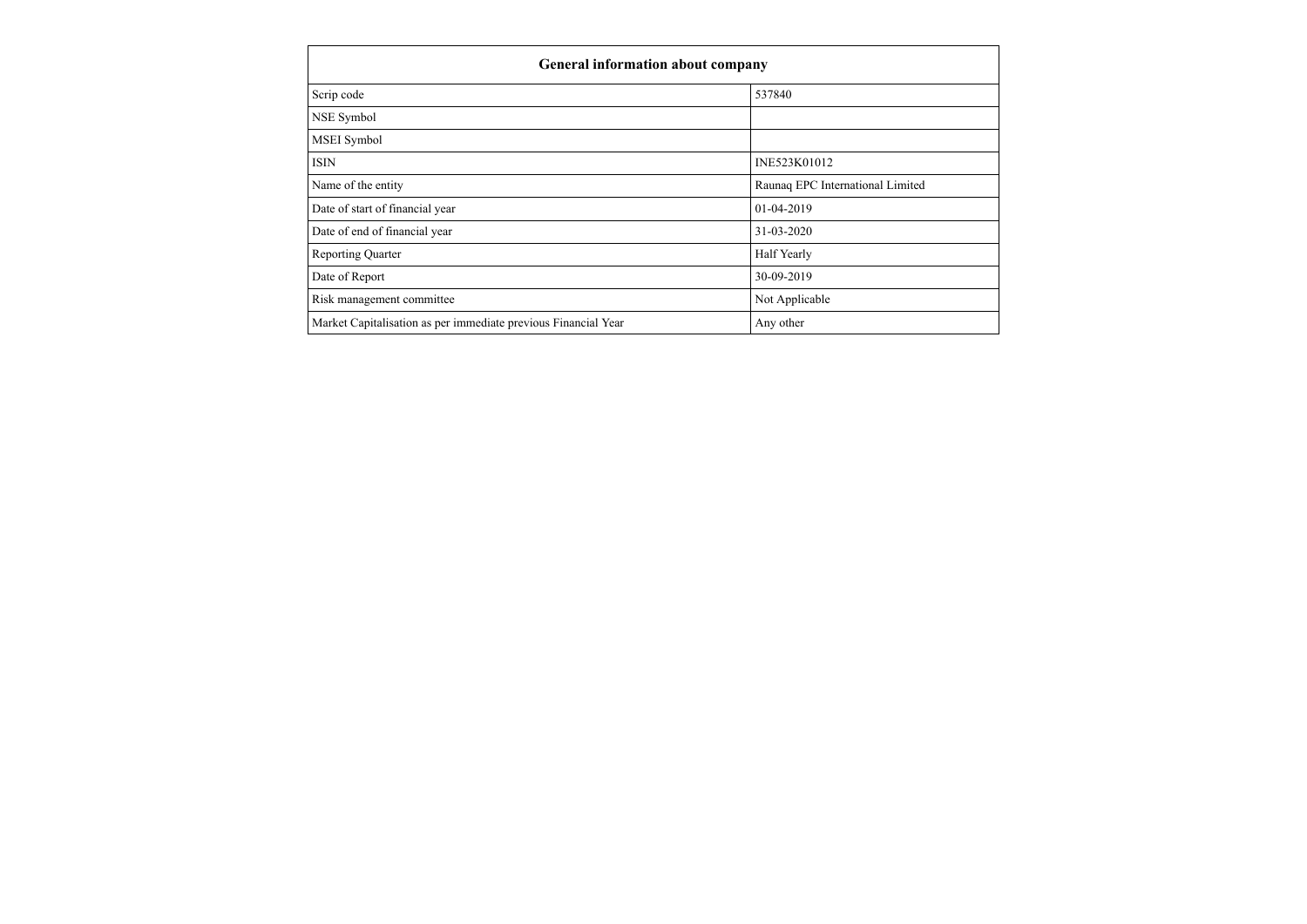|              |                                                          |                                                                      |            |            |                                                |                            |                               |                          |                                          |                                      | <b>Annexure I</b>    |                                            |                                                                                                                                          |                                                                                                                                                     |                                                                                                                                                                     |                                                                                                                                                                                       |                                      |                                             |
|--------------|----------------------------------------------------------|----------------------------------------------------------------------|------------|------------|------------------------------------------------|----------------------------|-------------------------------|--------------------------|------------------------------------------|--------------------------------------|----------------------|--------------------------------------------|------------------------------------------------------------------------------------------------------------------------------------------|-----------------------------------------------------------------------------------------------------------------------------------------------------|---------------------------------------------------------------------------------------------------------------------------------------------------------------------|---------------------------------------------------------------------------------------------------------------------------------------------------------------------------------------|--------------------------------------|---------------------------------------------|
|              |                                                          |                                                                      |            |            |                                                |                            |                               |                          |                                          |                                      |                      |                                            | Annexure I to be submitted by listed entity on quarterly basis                                                                           |                                                                                                                                                     |                                                                                                                                                                     |                                                                                                                                                                                       |                                      |                                             |
|              |                                                          |                                                                      |            |            |                                                |                            |                               |                          |                                          | I. Composition of Board of Directors |                      |                                            |                                                                                                                                          |                                                                                                                                                     |                                                                                                                                                                     |                                                                                                                                                                                       |                                      |                                             |
|              |                                                          | Disclosure of notes on composition of board of directors explanatory |            |            |                                                |                            |                               |                          |                                          |                                      |                      |                                            |                                                                                                                                          |                                                                                                                                                     |                                                                                                                                                                     |                                                                                                                                                                                       |                                      |                                             |
|              | Wether the listed entity has a Regular Chairperson   Yes |                                                                      |            |            |                                                |                            |                               |                          |                                          |                                      |                      |                                            |                                                                                                                                          |                                                                                                                                                     |                                                                                                                                                                     |                                                                                                                                                                                       |                                      |                                             |
|              | Whether Chairperson is related to MD or CEO   Yes        |                                                                      |            |            |                                                |                            |                               |                          |                                          |                                      |                      |                                            |                                                                                                                                          |                                                                                                                                                     |                                                                                                                                                                     |                                                                                                                                                                                       |                                      |                                             |
| Sr           | Title<br>(Mr)<br>Ms                                      | Name of<br>the<br>Director                                           | PAN        | <b>DIN</b> | Category 1<br>of directors                     | Category 2<br>of directors | Category<br>3 of<br>directors | Date<br>of<br>Birth      | <b>Initial Date</b><br>of<br>appointment | Date of Re-<br>appointment           | Date of<br>cessation | Tenure<br>of<br>director<br>(in<br>months) | No of<br>Directorship in<br>listed entities<br>including this<br>listed entity<br>(Refer<br>Regulation 17A<br>of Listing<br>Regulations) | No of Independent<br>Directorship in<br>listed entities<br>including this listed<br>entity (Refer<br>Regulation 17A(1)<br>of Listing<br>Regulations | Number of<br>memberships in<br>Audit/ Stakeholder<br>Committee(s)<br>including this listed<br>entity (Refer<br>Regulation $26(1)$ of<br><b>Listing Regulations)</b> | No of post of<br>Chairperson in Audit/<br>Stakeholder Committee<br>held in listed entities<br>including this listed<br>entity (Refer Regulation<br>$26(1)$ of Listing<br>Regulations) | Notes for<br>not<br>providing<br>PAN | Notes for<br>not<br>providing<br><b>DIN</b> |
|              | Mr                                                       | Surinder<br>Paul<br>Kanwar                                           | AAFPK8732L | 00033524   | Executive<br>Director                          | Chairperson MD             |                               | $28 -$<br>$07 -$<br>1952 | 21-06-1989                               | 01-10-2017                           |                      | 60                                         | $\overline{2}$                                                                                                                           | $\Omega$                                                                                                                                            |                                                                                                                                                                     |                                                                                                                                                                                       |                                      |                                             |
| $2^{\circ}$  | Mr                                                       | Sachit<br>Kanwar                                                     | AIHPK0510E | 02132124   | Executive<br>Director                          | Not<br>Applicable          | MD                            | $01 -$<br>$11 -$<br>1982 | 23-03-2009                               | 01-06-2016                           |                      | 60                                         |                                                                                                                                          | $\Omega$                                                                                                                                            |                                                                                                                                                                     |                                                                                                                                                                                       |                                      |                                             |
| $\mathbf{3}$ | Mr                                                       | Sanjeev<br>Kumar                                                     | AAJPK4762A | 00364416   | Non-<br>Executive -<br>Independent<br>Director | Not<br>Applicable          |                               | $05 -$<br>$01 -$<br>1959 | 25-05-2006                               | 30-07-2015                           |                      | 60                                         |                                                                                                                                          |                                                                                                                                                     | $\overline{2}$                                                                                                                                                      |                                                                                                                                                                                       |                                      |                                             |
|              | $4$ Mr                                                   | Pradeep<br>Kumar<br>Mittal                                           | AGDPM8933F | 0016531:   | Non-<br>Executive -<br>Independent<br>Director | Not<br>Applicable          |                               | $10-$<br>$08 -$<br>1953  | 31-07-2003                               | 03-08-2016                           |                      | 60                                         |                                                                                                                                          |                                                                                                                                                     | $\overline{c}$                                                                                                                                                      |                                                                                                                                                                                       |                                      |                                             |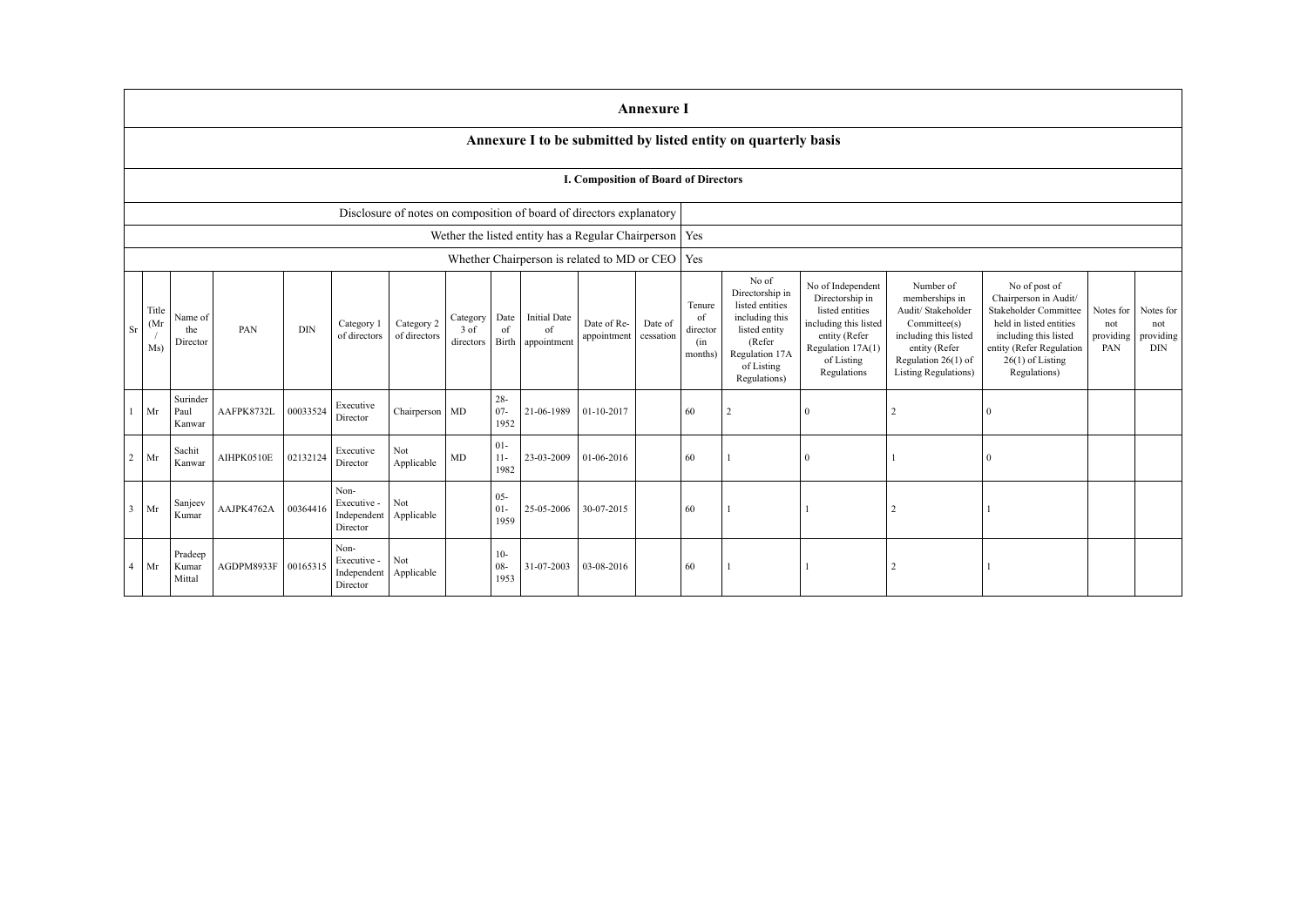|    | <b>I. Composition of Board of Directors</b>                          |                                                    |            |            |                                                |                                        |                   |                          |                                                |                                      |         |                                            |                                                                                                                                                  |                                                                                                                                                                      |                                                                                                                                                                          |                                                                                                                                                                                                            |                                      |                                             |
|----|----------------------------------------------------------------------|----------------------------------------------------|------------|------------|------------------------------------------------|----------------------------------------|-------------------|--------------------------|------------------------------------------------|--------------------------------------|---------|--------------------------------------------|--------------------------------------------------------------------------------------------------------------------------------------------------|----------------------------------------------------------------------------------------------------------------------------------------------------------------------|--------------------------------------------------------------------------------------------------------------------------------------------------------------------------|------------------------------------------------------------------------------------------------------------------------------------------------------------------------------------------------------------|--------------------------------------|---------------------------------------------|
|    | Disclosure of notes on composition of board of directors explanatory |                                                    |            |            |                                                |                                        |                   |                          |                                                |                                      |         |                                            |                                                                                                                                                  |                                                                                                                                                                      |                                                                                                                                                                          |                                                                                                                                                                                                            |                                      |                                             |
|    |                                                                      | Wether the listed entity has a Regular Chairperson |            |            |                                                |                                        |                   |                          |                                                |                                      |         |                                            |                                                                                                                                                  |                                                                                                                                                                      |                                                                                                                                                                          |                                                                                                                                                                                                            |                                      |                                             |
| Sr | Title<br>(Mr)<br>Ms)                                                 | Name of the<br>Director                            | PAN        | <b>DIN</b> | Category 1<br>of directors                     | Category 2 Category<br>of<br>directors | 3 of<br>directors | Date<br>of               | <b>Initial Date</b><br>of<br>Birth appointment | Date of Re-<br>appointment cessation | Date of | Tenure<br>of<br>director<br>(in<br>months) | No of<br>Directorship<br>in listed<br>entities<br>including<br>this listed<br>entity (Refer<br>Regulation<br>$17A$ of<br>Listing<br>Regulations) | No of<br>Independent<br>Directorship<br>in listed<br>entities<br>including<br>this listed<br>entity<br>(Refer<br>Regulation<br>$17A(1)$ of<br>Listing<br>Regulations | Number of<br>memberships<br>in Audit/<br>Stakeholder<br>Committee(s)<br>including this<br>listed entity<br>(Refer<br>Regulation<br>$26(1)$ of<br>Listing<br>Regulations) | No of post<br>of<br>Chairperson<br>in Audit/<br>Stakeholder<br>Committee<br>held in listed<br>entities<br>including<br>this listed<br>entity (Refer<br>Regulation<br>$26(1)$ of<br>Listing<br>Regulations) | Notes for<br>not<br>providing<br>PAN | Notes for<br>not<br>providing<br><b>DIN</b> |
| 5  | Mrs                                                                  | Seethalakshmi<br>Venkataraman                      | AAAPV1495O | 07156898   | Non-<br>Executive -<br>Independent<br>Director | Not<br>Applicable                      |                   | $11-$<br>$07 -$<br>1943  | 28-03-2015                                     | 30-07-2015                           |         | 60                                         |                                                                                                                                                  |                                                                                                                                                                      | $\Omega$                                                                                                                                                                 |                                                                                                                                                                                                            |                                      |                                             |
| 6  | Mr                                                                   | Rajiv Chandra<br>Rastogi                           | AACPR0933M | 00035460   | Non-<br>Executive -<br>Independent<br>Director | Not<br>Applicable                      |                   | $12 -$<br>$02 -$<br>1952 | 22-04-2019                                     | 05-08-2019                           |         | 60                                         |                                                                                                                                                  |                                                                                                                                                                      | $\overline{2}$                                                                                                                                                           | $\Omega$                                                                                                                                                                                                   |                                      |                                             |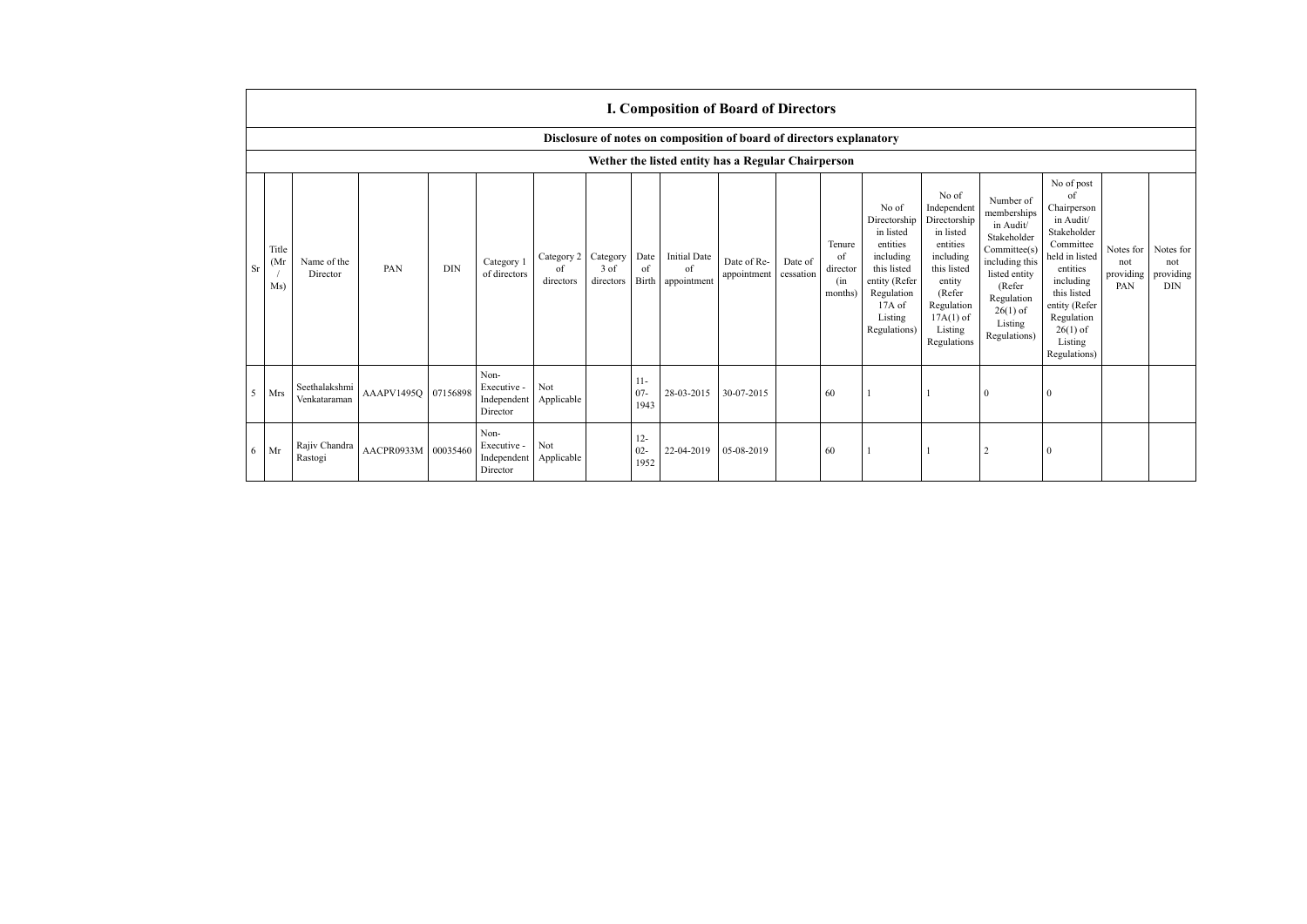|                | <b>Audit Committee Details</b>                               |                                |                                         |                            |                        |                      |                              |  |  |  |  |
|----------------|--------------------------------------------------------------|--------------------------------|-----------------------------------------|----------------------------|------------------------|----------------------|------------------------------|--|--|--|--|
|                | Whether the Audit Committee has a Regular Chairperson<br>Yes |                                |                                         |                            |                        |                      |                              |  |  |  |  |
| <b>Sr</b>      | DIN<br>Number                                                | Name of Committee<br>members   | Category 1 of directors                 | Category 2 of<br>directors | Date of<br>Appointment | Date of<br>Cessation | Remarks                      |  |  |  |  |
| 1              | 00364416                                                     | Sanjeev Kumar                  | Non-Executive - Independent<br>Director | Chairperson                | $03-02-2012$           |                      | Textual<br>Information $(1)$ |  |  |  |  |
| $\overline{2}$ |                                                              | 00165315 Pradeep Kumar Mittal  | Non-Executive - Independent<br>Director | Member                     | $03-02-2012$           |                      | Textual<br>Information $(2)$ |  |  |  |  |
| 3              |                                                              | 00035460 Rajiv Chandra Rastogi | Non-Executive - Independent<br>Director | Member                     | 22-04-2019             |                      | Textual<br>Information $(3)$ |  |  |  |  |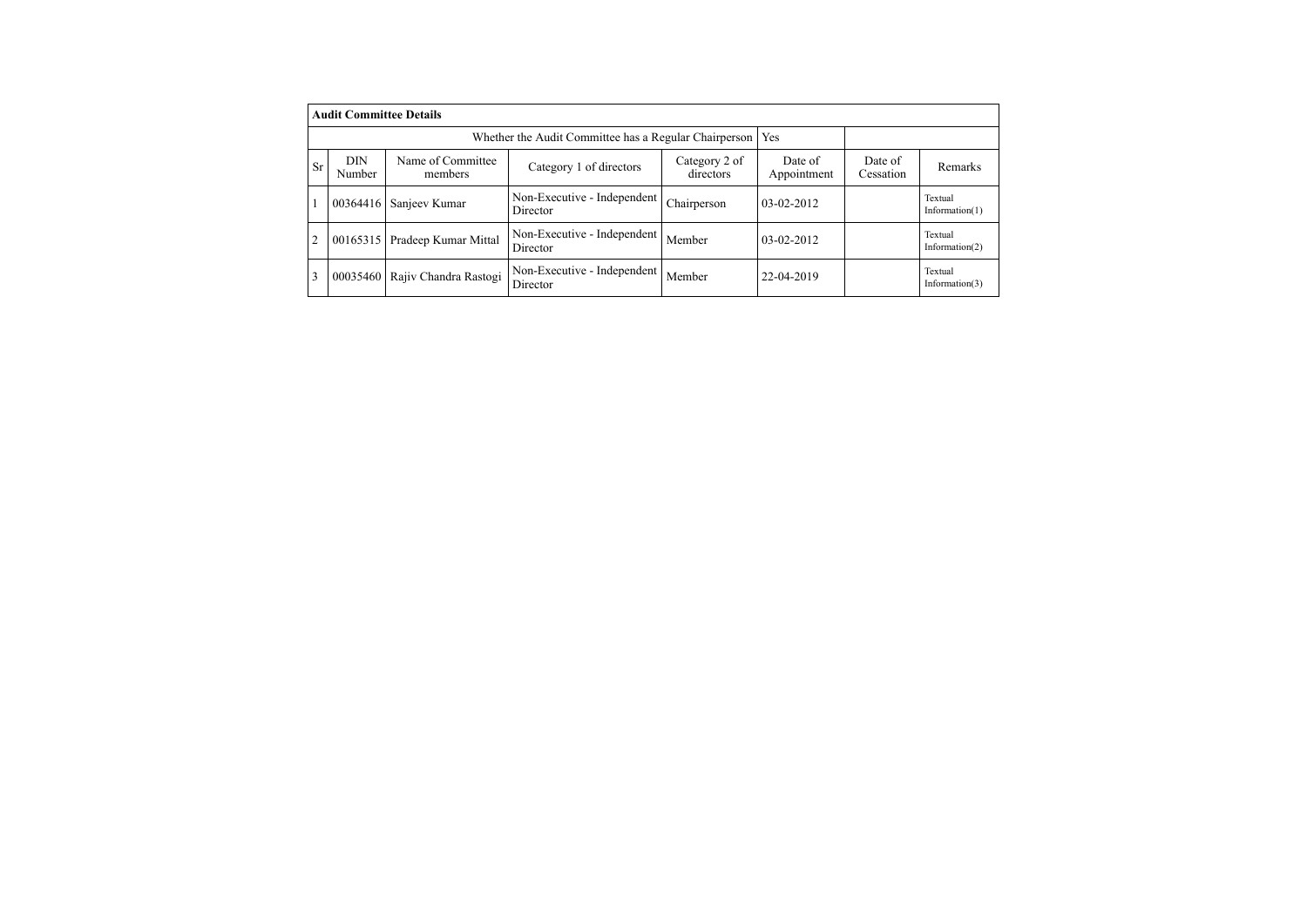| <b>Sr Text Block</b>   |                                                                                                                                                                                   |  |  |  |  |  |  |
|------------------------|-----------------------------------------------------------------------------------------------------------------------------------------------------------------------------------|--|--|--|--|--|--|
| Textual Information(1) | Mr. Sanjeev Kumar appointed on 03-02-2012 as Chairman of Audit Committee constituted as per Clause<br>49 of Listing Agreement prior to encactment of the Companies Act, 2013.     |  |  |  |  |  |  |
| Textual Information(2) | Mr. Pradeep Kumar Mittal appointed on 03-02-2012 as Member of Audit Committee constituted as per<br>Clause 49 of Listing Agreement prior to encactment of the Companies Act, 2013 |  |  |  |  |  |  |
| Textual Information(3) | Mr. Rajiv Chandra Rastogi appointed on 22-04-2019 as Member of Audit Committee.                                                                                                   |  |  |  |  |  |  |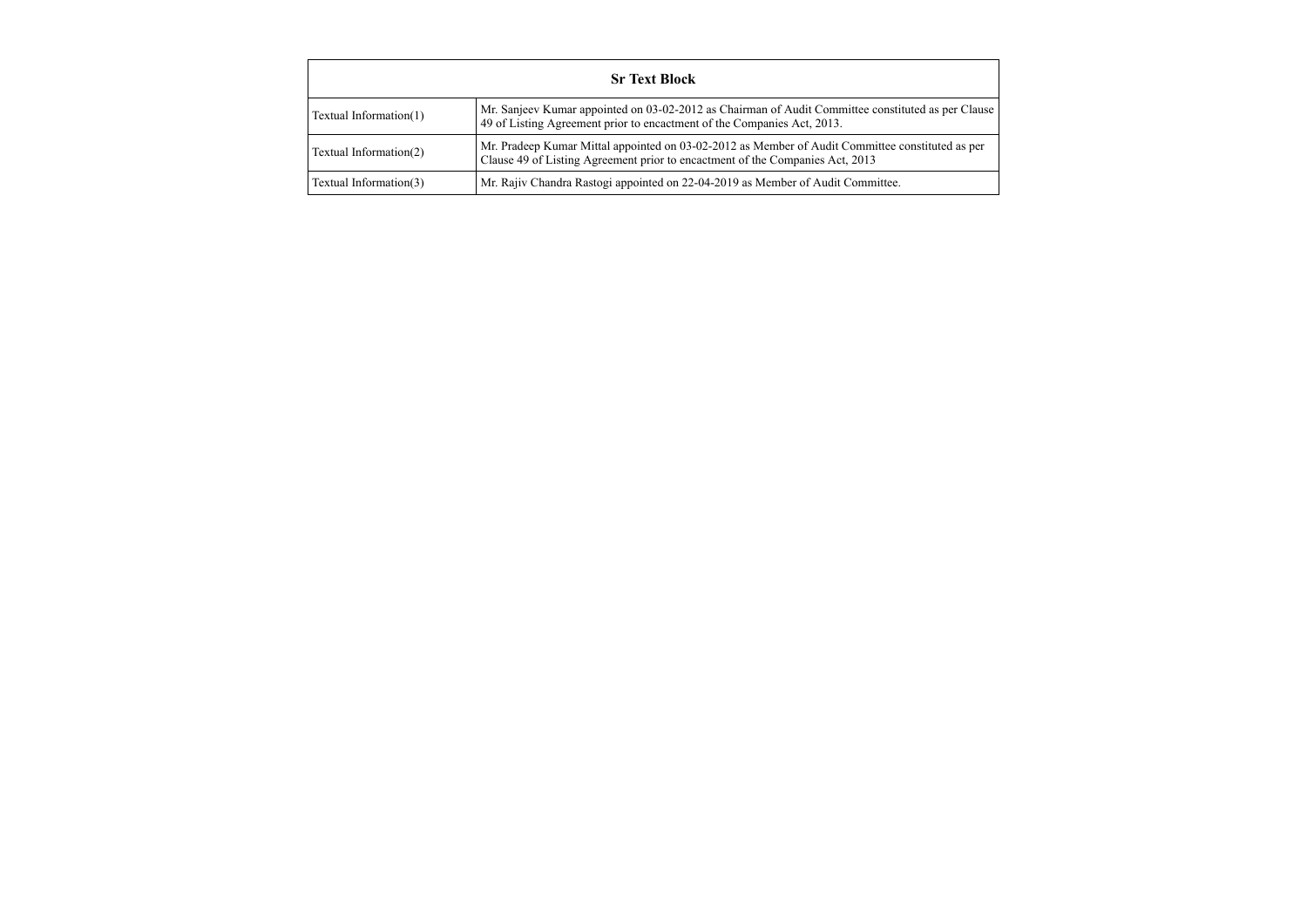|                |                      | Nomination and remuneration committee                                       |                                         |                            |                        |                      |                              |
|----------------|----------------------|-----------------------------------------------------------------------------|-----------------------------------------|----------------------------|------------------------|----------------------|------------------------------|
|                |                      | Whether the Nomination and remuneration committee has a Regular Chairperson | <b>Yes</b>                              |                            |                        |                      |                              |
| Sr             | <b>DIN</b><br>Number | Name of Committee<br>members                                                | Category 1 of directors                 | Category 2 of<br>directors | Date of<br>Appointment | Date of<br>Cessation | Remarks                      |
|                | 00364416             | Sanjeev Kumar                                                               | Non-Executive - Independent<br>Director | Chairperson                | $07-05-2014$           |                      | Textual<br>Information $(1)$ |
| $\mathfrak{D}$ | 00033524             | Surinder Paul Kanwar                                                        | <b>Executive Director</b>               | Member                     | $07-05-2014$           |                      | Textual<br>Information $(2)$ |
| 3              | 00165315             | Pradeep Kumar Mittal                                                        | Non-Executive - Independent<br>Director | Member                     | $07-05-2014$           |                      | Textual<br>Information $(3)$ |
| 4              | 00035460             | Rajiv Chandra Rastogi                                                       | Non-Executive - Independent<br>Director | Member                     | 22-04-2019             |                      | Textual<br>Information(4)    |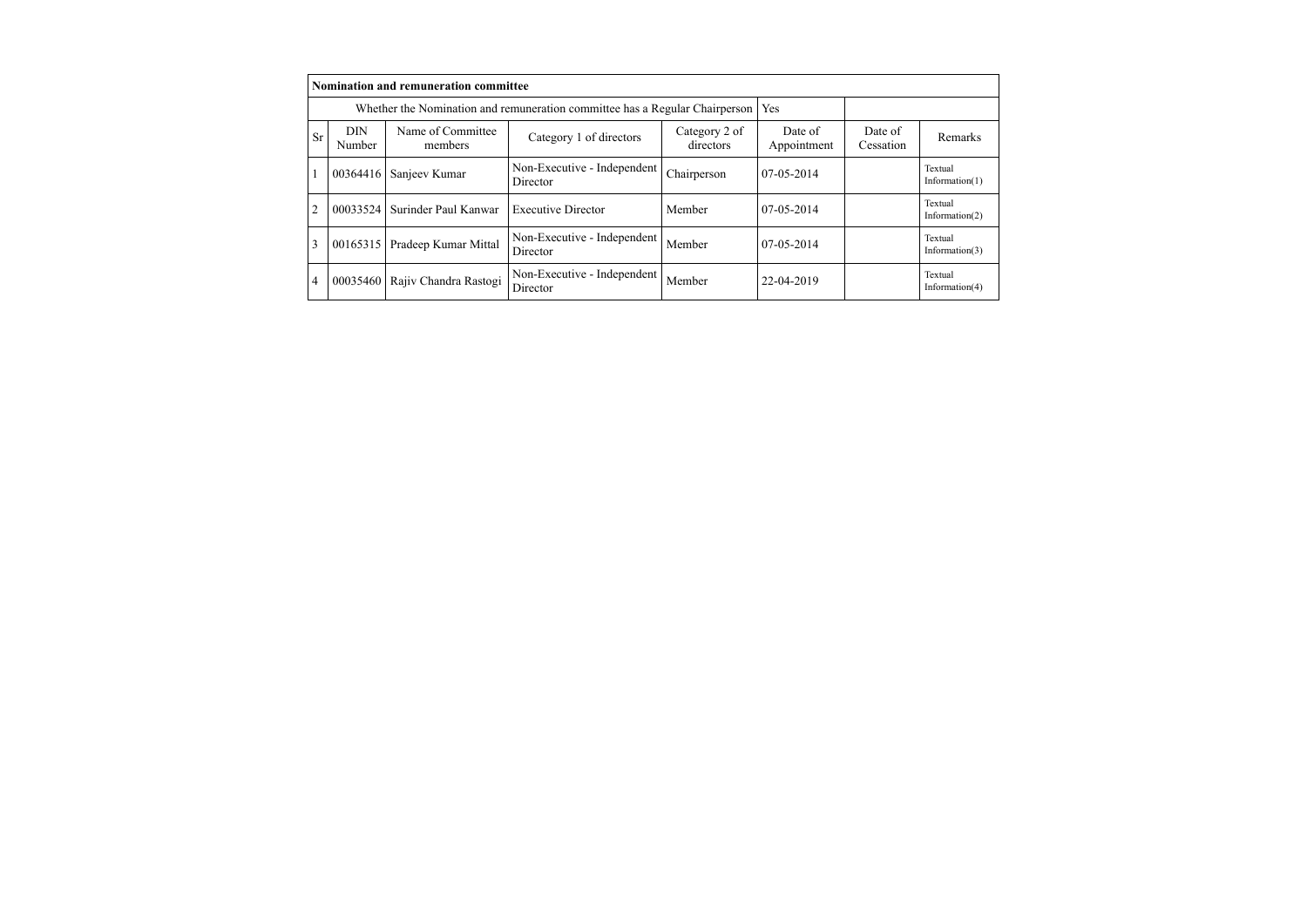|                        | <b>Sr Text Block</b>                                                                                                                                                                                                  |  |  |  |  |  |  |  |
|------------------------|-----------------------------------------------------------------------------------------------------------------------------------------------------------------------------------------------------------------------|--|--|--|--|--|--|--|
| Textual Information(1) | Mr. Sanjeev Kumar appointed on 07-05-2014 as Chairman of Nomination and Remuneration Committee<br>constituted as per the Companies Act, 2013 (earlier Remuneration Committee), Chairman of erstwhile<br>Committee.    |  |  |  |  |  |  |  |
| Textual Information(2) | Mr. Surinder Paul Kanwar appointed on 07-05-2014 as Member of Nomination and Remuneration<br>Committee.                                                                                                               |  |  |  |  |  |  |  |
| Textual Information(3) | Mr. Pradeep Kumar Mittal appointed on 07-05-2014 as Member of Nomination and Remuneration<br>Committee constituted as per the Companies Act, 2013 (earlier Remuneration Committee), Member of<br>erstwhile Committee. |  |  |  |  |  |  |  |
| Textual Information(4) | Mr. Rajiv Chandra Rastogi appointed on 22-04-2019 as Member of Nomination and Remuneration<br>Committee.                                                                                                              |  |  |  |  |  |  |  |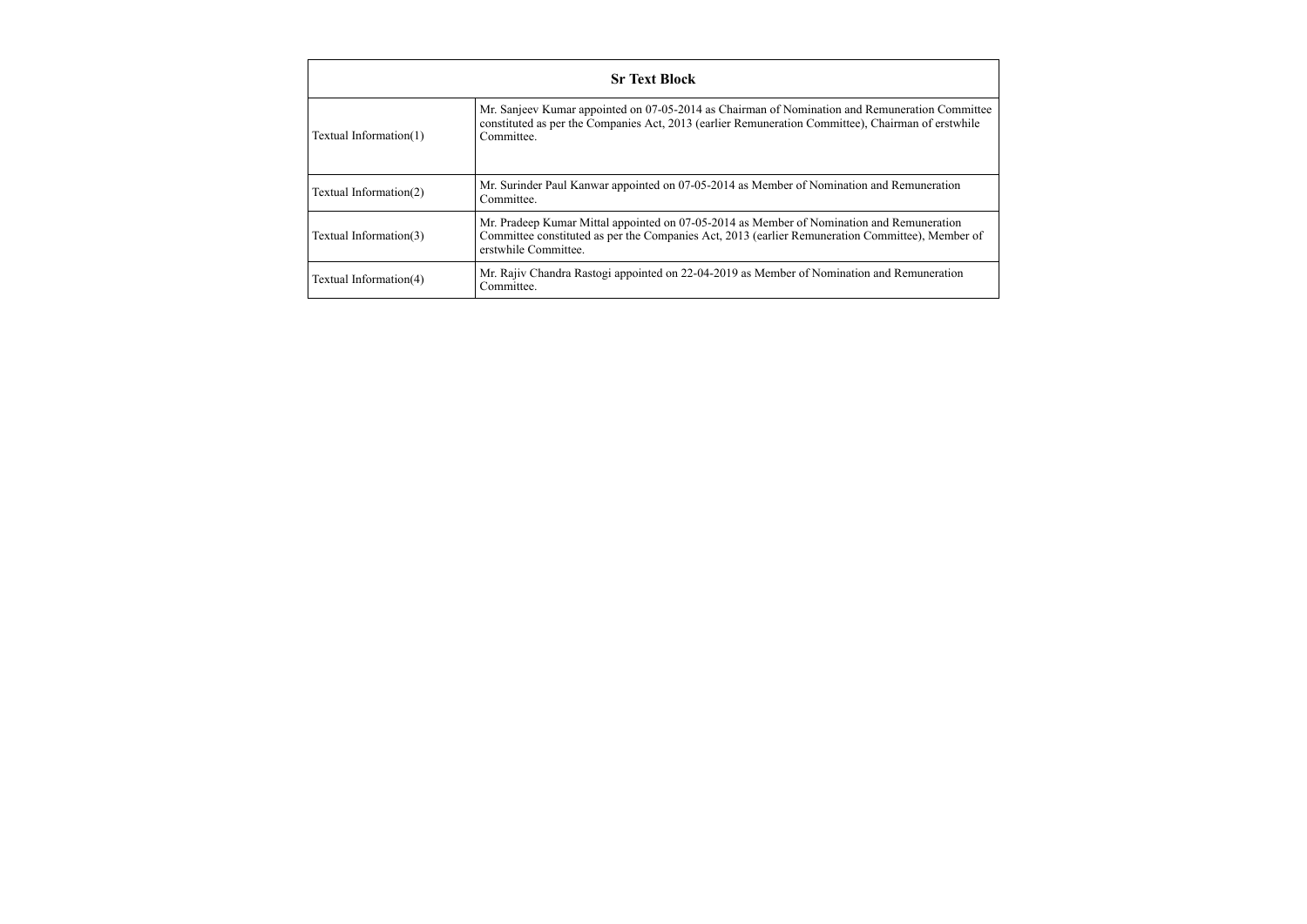|    |               | <b>Stakeholders Relationship Committee</b>                                |                                         |                            |                        |                      |                              |
|----|---------------|---------------------------------------------------------------------------|-----------------------------------------|----------------------------|------------------------|----------------------|------------------------------|
|    |               | Whether the Stakeholders Relationship Committee has a Regular Chairperson | Yes                                     |                            |                        |                      |                              |
| Sr | DIN<br>Number | Name of Committee<br>members                                              | Category 1 of directors                 | Category 2 of<br>directors | Date of<br>Appointment | Date of<br>Cessation | Remarks                      |
|    | 00165315      | Pradeep Kumar Mittal                                                      | Non-Executive - Independent<br>Director | Chairperson                | 30-05-2014             |                      | Textual<br>Information $(1)$ |
|    | 00033524      | Surinder Paul Kanwar                                                      | <b>Executive Director</b>               | Member                     | 30-05-2014             |                      | Textual<br>Information $(2)$ |
|    | 02132124      | Sachit Kanwar                                                             | <b>Executive Director</b>               | Member                     | 30-05-2014             |                      | Textual<br>Information $(3)$ |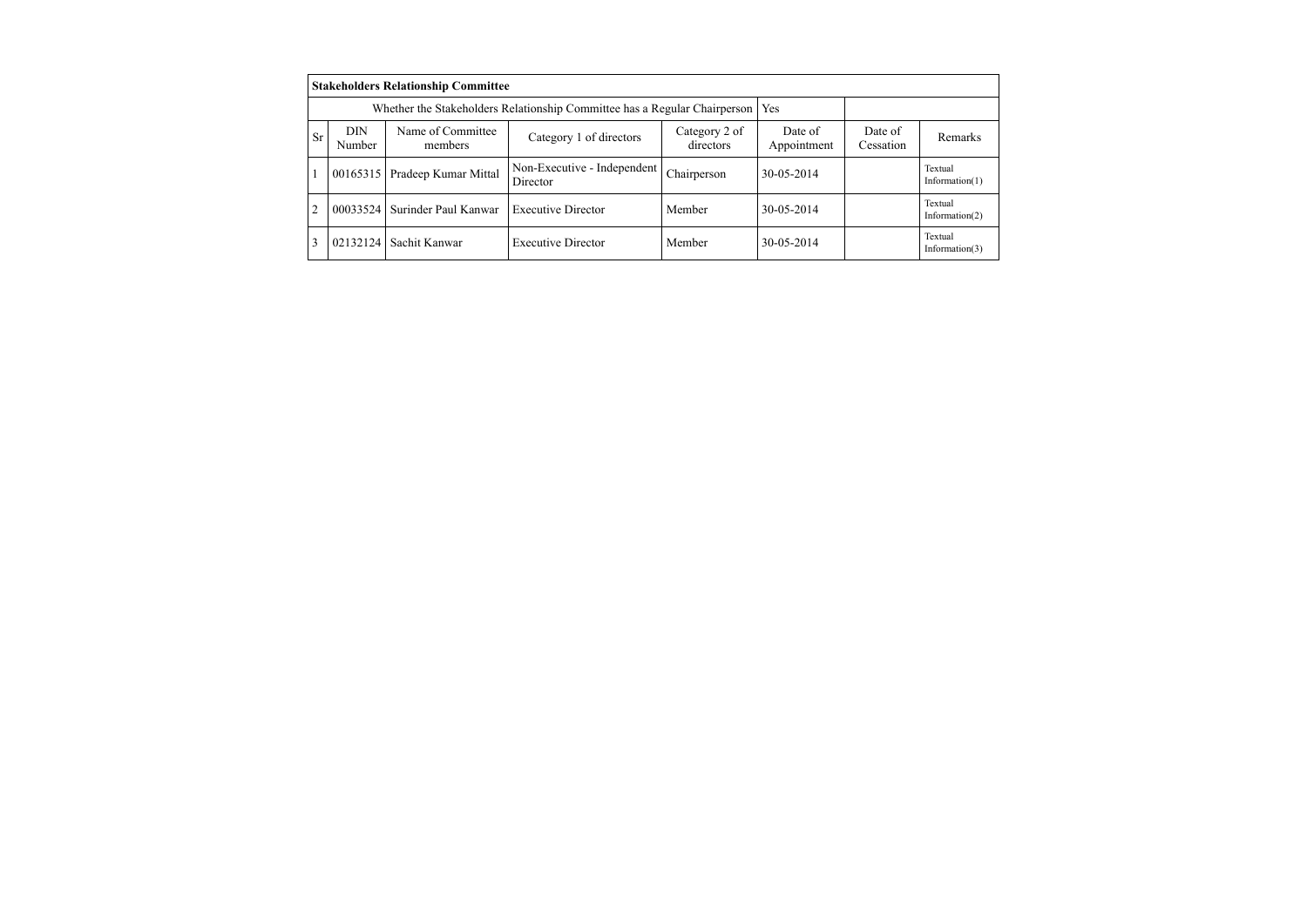|                        | <b>Sr Text Block</b>                                                                                                                                                                                                                         |
|------------------------|----------------------------------------------------------------------------------------------------------------------------------------------------------------------------------------------------------------------------------------------|
| Textual Information(1) | Mr. Pradeep Kumar Mittal appointed on 30-05-2014 as Chairman of Stakeholders' Relationship<br>Committee constituted as per the Companies Act, 2013 (earlier Shareholders/Investors Grievance<br>Committee), Chairman of erstwhile Committee. |
| Textual Information(2) | Mr. Surinder Paul Kanwar appointed on 30-05-2014 as Member of Stakeholders' Relationship<br>Committee constituted as per the Companies Act, 2013 (earlier Shareholders/Investors Grievance<br>Committee), Member of erstwhile Committee.     |
| Textual Information(3) | Mr. Sachit Kanwar appointed on 30-05-2014 as Member of Stakeholders' Relationship Committee<br>constituted as per the Companies Act, 2013 (earlier Shareholders/Investors Grievance<br>Committee), Member of erstwhile Committee.            |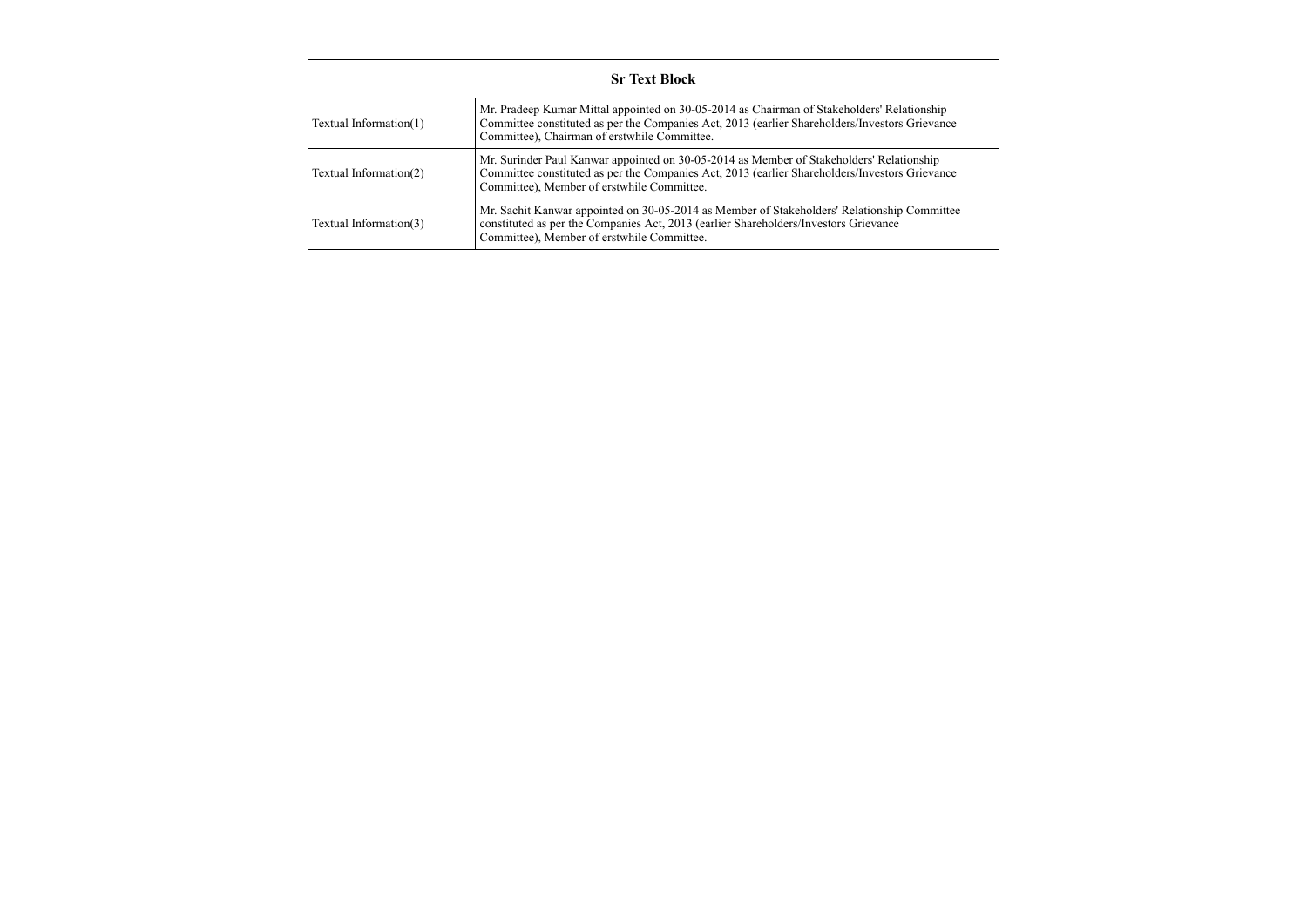|           | <b>Risk Management Committee</b>                                |                              |                            |                            |                        |                      |                |  |  |  |
|-----------|-----------------------------------------------------------------|------------------------------|----------------------------|----------------------------|------------------------|----------------------|----------------|--|--|--|
|           | Whether the Risk Management Committee has a Regular Chairperson |                              |                            |                            |                        |                      |                |  |  |  |
| <b>Sr</b> | DIN<br>Number                                                   | Name of Committee<br>members | Category 1 of<br>directors | Category 2 of<br>directors | Date of<br>Appointment | Date of<br>Cessation | <b>Remarks</b> |  |  |  |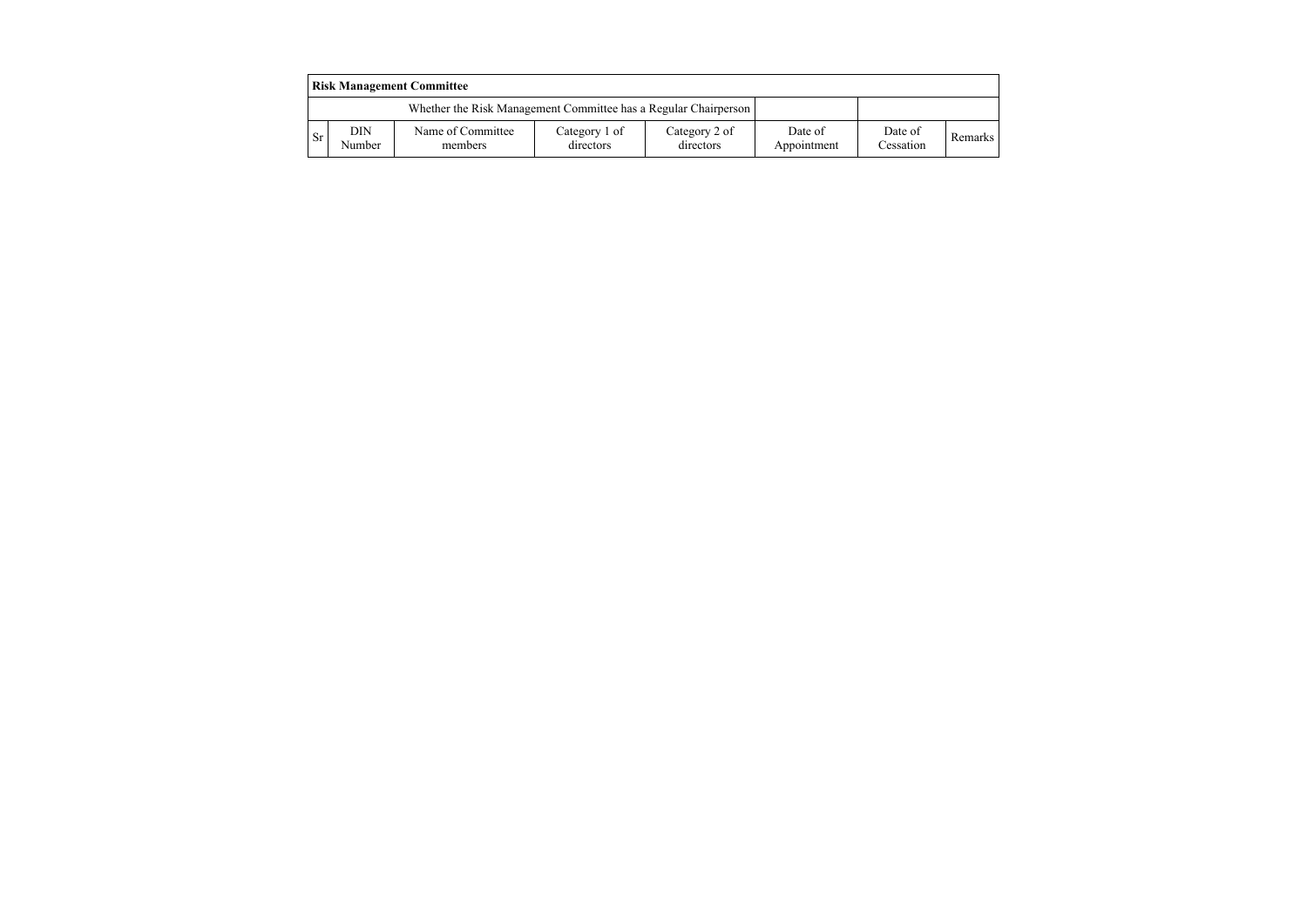|           | <b>Corporate Social Responsibility Committee</b>                                      |                              |                            |                            |                        |                      |         |  |  |  |
|-----------|---------------------------------------------------------------------------------------|------------------------------|----------------------------|----------------------------|------------------------|----------------------|---------|--|--|--|
|           | Whether the Corporate Social Responsibility Committee has a Regular Chairperson   Yes |                              |                            |                            |                        |                      |         |  |  |  |
| <b>Sr</b> | DIN<br>Number                                                                         | Name of Committee<br>members | Category 1 of<br>directors | Category 2 of<br>directors | Date of<br>Appointment | Date of<br>Cessation | Remarks |  |  |  |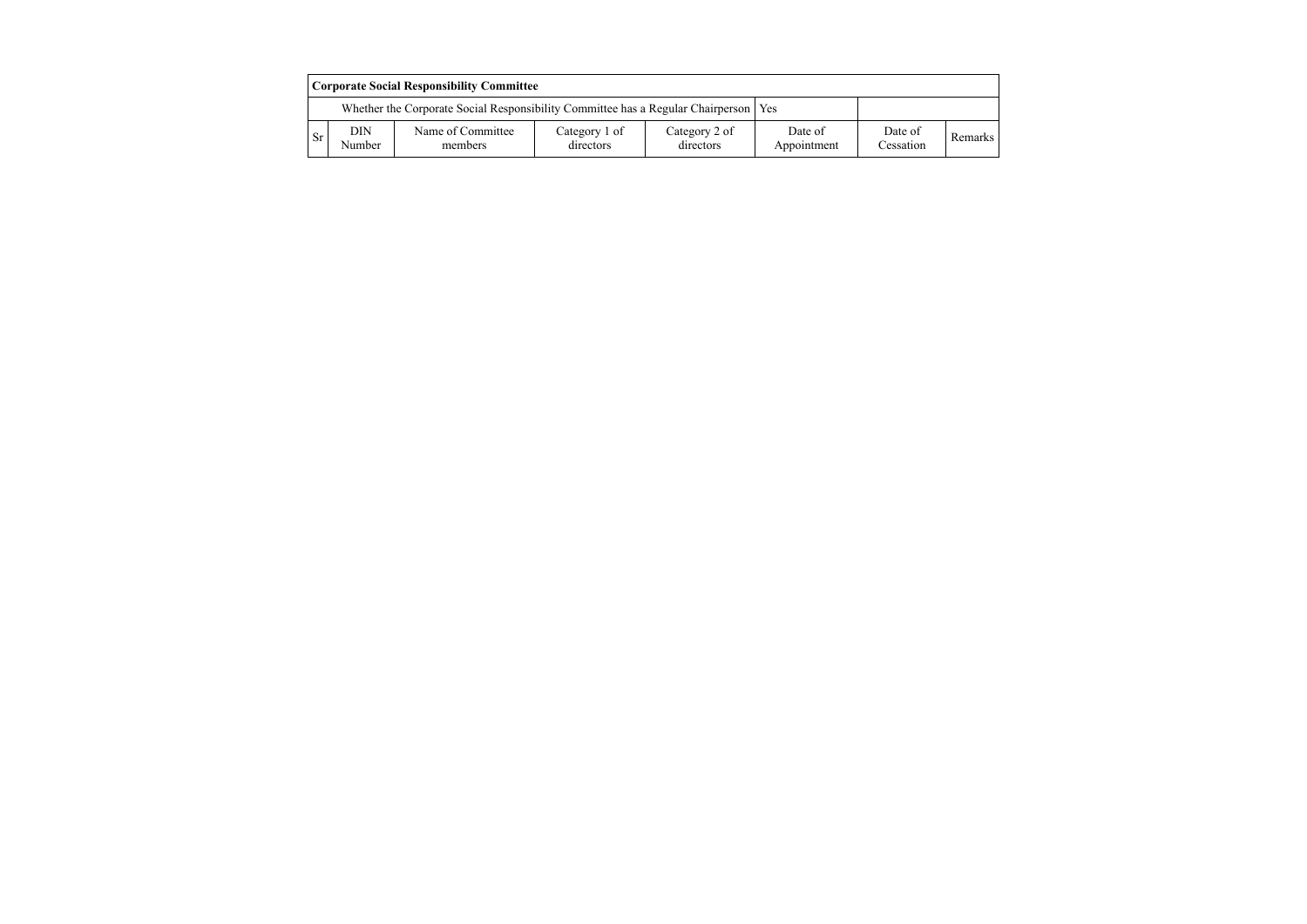| <b>Other Committee</b> |                                                                                                                                     |  |  |  |  |  |  |  |
|------------------------|-------------------------------------------------------------------------------------------------------------------------------------|--|--|--|--|--|--|--|
|                        | Sr   DIN Number   Name of Committee members   Name of other committee   Category 1 of directors   Category 2 of directors   Remarks |  |  |  |  |  |  |  |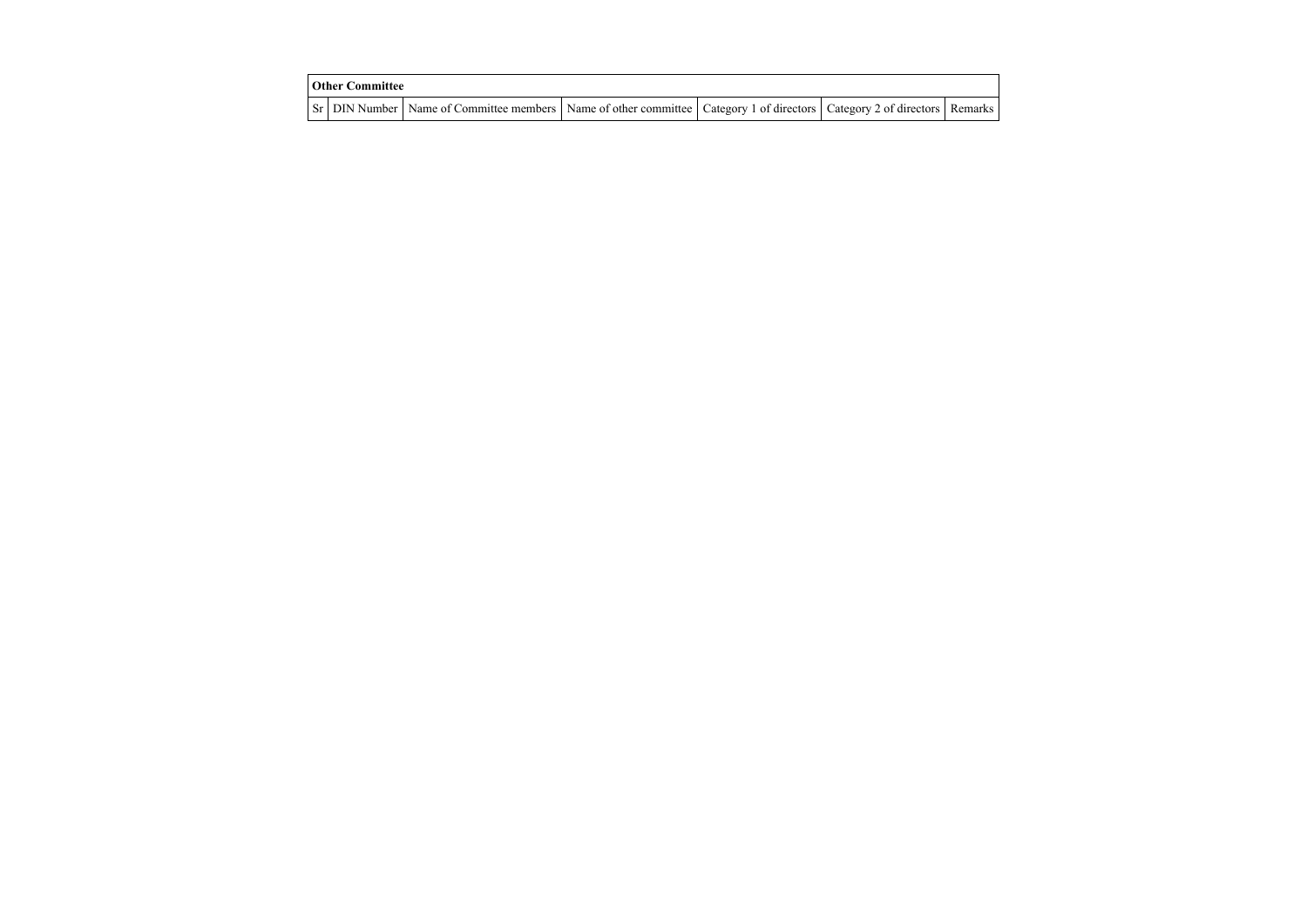|                                                                     | <b>Annexure 1</b>                                             |                                                               |                                                                   |                                       |                                                     |                                             |                                                           |
|---------------------------------------------------------------------|---------------------------------------------------------------|---------------------------------------------------------------|-------------------------------------------------------------------|---------------------------------------|-----------------------------------------------------|---------------------------------------------|-----------------------------------------------------------|
|                                                                     | <b>Annexure 1</b>                                             |                                                               |                                                                   |                                       |                                                     |                                             |                                                           |
|                                                                     | <b>III. Meeting of Board of Directors</b>                     |                                                               |                                                                   |                                       |                                                     |                                             |                                                           |
| Disclosure of notes on meeting of board of<br>directors explanatory |                                                               |                                                               |                                                                   |                                       |                                                     |                                             |                                                           |
| <b>Sr</b>                                                           | $Date(s)$ of meeting<br>$(if any)$ in the<br>previous quarter | $Date(s)$ of<br>meeting (if any)<br>in the current<br>quarter | Maximum gap between<br>any two consecutive (in<br>number of days) | Notes for<br>not<br>providing<br>Date | Whether<br>requirement of<br>Quorum met<br>(Yes/No) | Number of<br><b>Directors</b><br>$present*$ | No. of Independent<br>Directors attending<br>the meeting* |
|                                                                     | 22-05-2019                                                    |                                                               |                                                                   |                                       | Yes                                                 | 5                                           |                                                           |
| $\overline{2}$                                                      |                                                               | 04-07-2019                                                    | 42                                                                |                                       | Yes                                                 | 5                                           |                                                           |
| 3                                                                   |                                                               | 05-08-2019                                                    | 31                                                                |                                       | Yes                                                 | 6                                           | 4                                                         |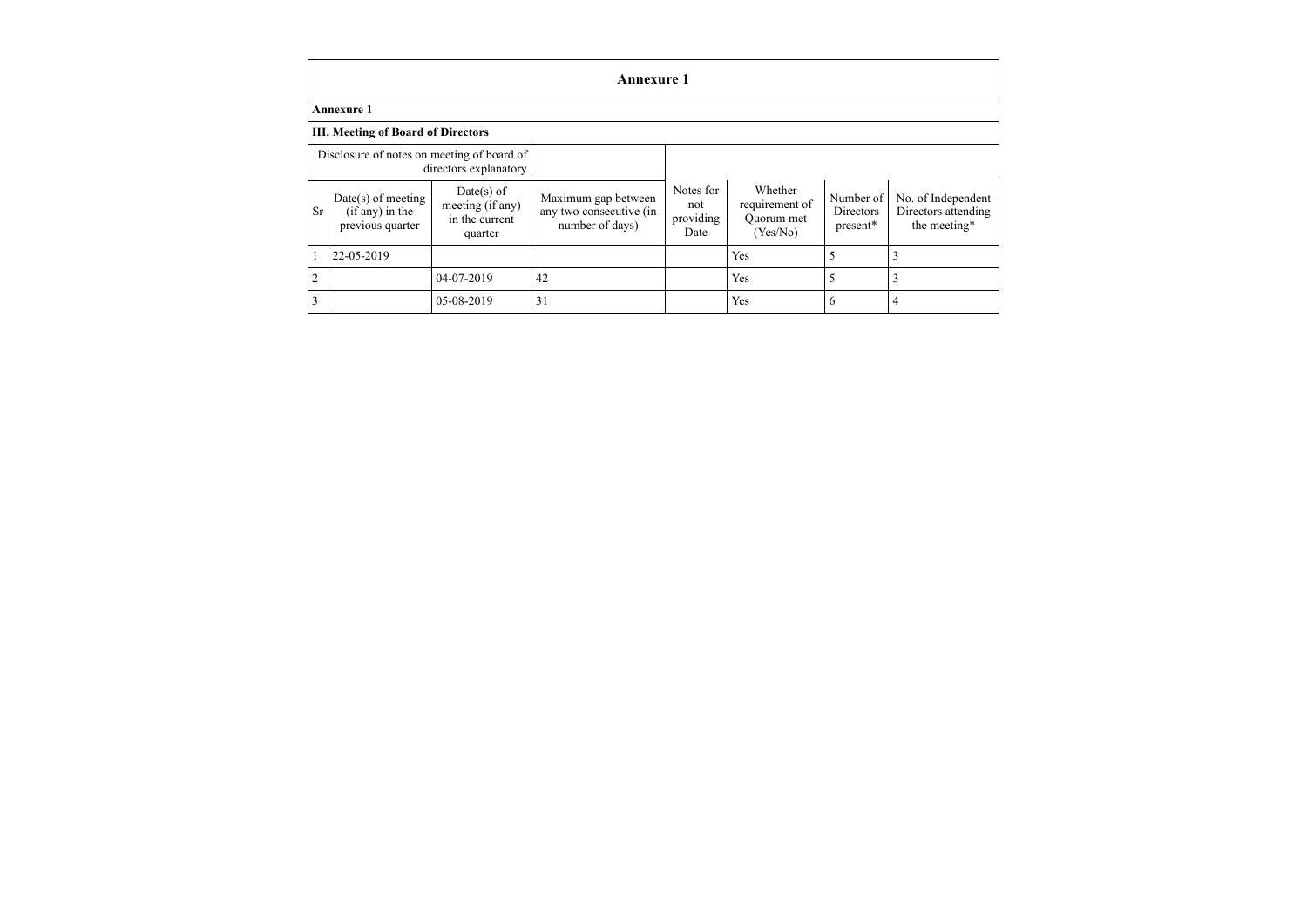|                | <b>Annexure 1</b>                                  |                                                                                                            |                                                                      |                               |                                       |                                                        |                                       |                                                                 |
|----------------|----------------------------------------------------|------------------------------------------------------------------------------------------------------------|----------------------------------------------------------------------|-------------------------------|---------------------------------------|--------------------------------------------------------|---------------------------------------|-----------------------------------------------------------------|
|                | <b>IV. Meeting of Committees</b>                   |                                                                                                            |                                                                      |                               |                                       |                                                        |                                       |                                                                 |
|                |                                                    |                                                                                                            | Disclosure of notes on meeting of committees explanatory             |                               |                                       |                                                        |                                       |                                                                 |
| <b>Sr</b>      | Name of<br>Committee                               | $Date(s)$ of meeting (Enter<br>dates of Previous quarter and<br>Current quarter in<br>chronological order) | Maximum gap<br>between any two<br>consecutive (in<br>number of days) | Name of<br>other<br>committee | Reson for<br>not<br>providing<br>date | Whether<br>requirement<br>of Quorum<br>met<br>(Yes/No) | Number<br>of<br>Directors<br>present* | No. of<br>Independent<br>Directors<br>attending the<br>meeting* |
| $\mathbf{1}$   | Audit<br>Committee                                 | 22-05-2019                                                                                                 |                                                                      |                               |                                       | Yes                                                    | $\overline{2}$                        | $\overline{\mathbf{c}}$                                         |
| $\overline{c}$ | Audit<br>Committee                                 | 04-07-2019                                                                                                 | 42                                                                   |                               |                                       | Yes                                                    | $\overline{2}$                        | $\overline{c}$                                                  |
| $\overline{3}$ | Audit<br>Committee                                 | 05-08-2019                                                                                                 | 31                                                                   |                               |                                       | Yes                                                    | 3                                     | 3                                                               |
| $\overline{4}$ | Nomination<br>and<br>remuneration<br>committee     | 22-05-2019                                                                                                 |                                                                      |                               |                                       | Yes                                                    | 3                                     | 2                                                               |
| 5              | Corporate<br>Social<br>Responsibility<br>Committee | 22-05-2019                                                                                                 |                                                                      |                               |                                       | Yes                                                    | $\overline{2}$                        | $\mathbf{0}$                                                    |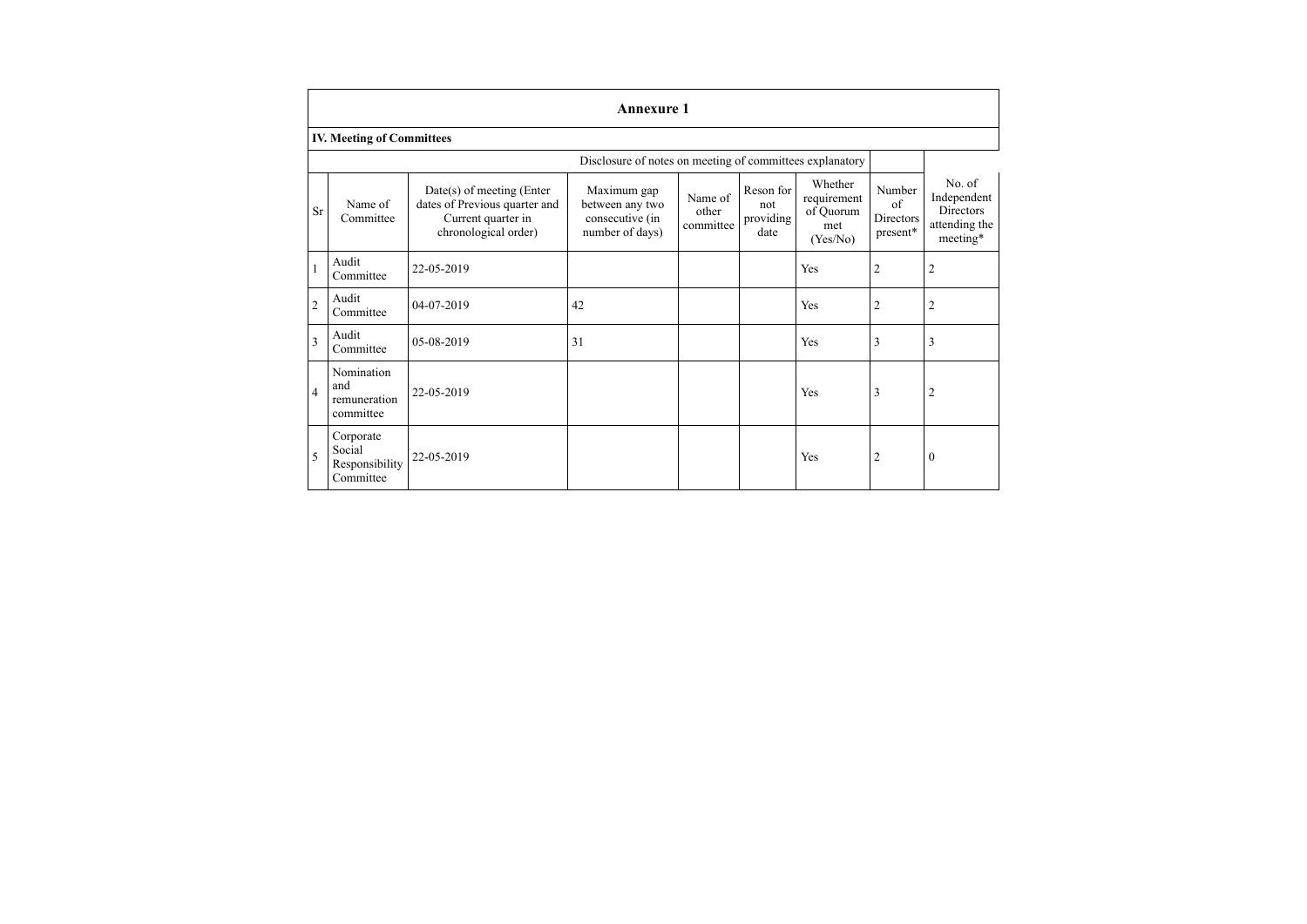|    | <b>Annexure 1</b>                                                                                         |                                  |                                                                    |  |  |
|----|-----------------------------------------------------------------------------------------------------------|----------------------------------|--------------------------------------------------------------------|--|--|
|    | V. Related Party Transactions                                                                             |                                  |                                                                    |  |  |
| Sr | Subject                                                                                                   | Compliance status<br>(Yes/No/NA) | If status is "No" details of non-<br>compliance may be given here. |  |  |
|    | Whether prior approval of audit committee obtained                                                        | NA                               |                                                                    |  |  |
|    | Whether shareholder approval obtained for material RPT                                                    | <b>NA</b>                        |                                                                    |  |  |
|    | Whether details of RPT entered into pursuant to omnibus approval<br>have been reviewed by Audit Committee | NA                               |                                                                    |  |  |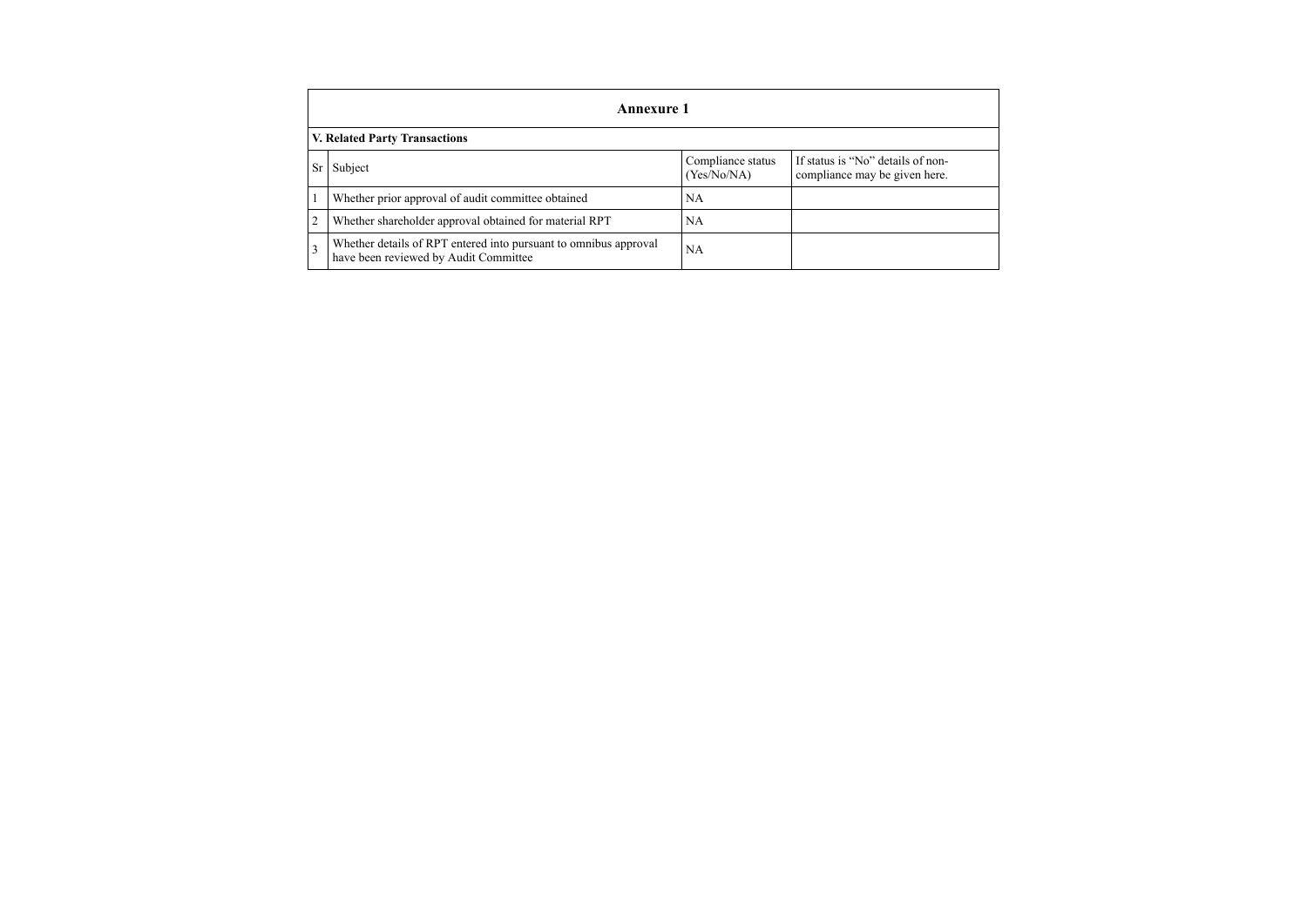|                | <b>Annexure 1</b>                                                                                                                                                                                               |                               |  |  |  |  |
|----------------|-----------------------------------------------------------------------------------------------------------------------------------------------------------------------------------------------------------------|-------------------------------|--|--|--|--|
|                | <b>VI. Affirmations</b>                                                                                                                                                                                         |                               |  |  |  |  |
| Sr             | Subject                                                                                                                                                                                                         | Compliance<br>status (Yes/No) |  |  |  |  |
|                | The composition of Board of Directors is in terms of SEBI (Listing obligations and disclosure requirements)<br>Regulations, 2015                                                                                | Yes                           |  |  |  |  |
| $\overline{c}$ | The composition of the following committees is in terms of SEBI(Listing obligations and disclosure requirements)<br>Regulations, 2015 a. Audit Committee                                                        | Yes                           |  |  |  |  |
| 3              | The composition of the following committees is in terms of SEBI(Listing obligations and disclosure requirements)<br>Regulations, 2015. b. Nomination & remuneration committee                                   | Yes                           |  |  |  |  |
| $\overline{4}$ | The composition of the following committees is in terms of SEBI(Listing obligations and disclosure requirements)<br>Regulations, 2015. c. Stakeholders relationship committee                                   | Yes                           |  |  |  |  |
| 5              | The composition of the following committees is in terms of SEBI(Listing obligations and disclosure requirements)<br>Regulations, 2015. d. Risk management committee (applicable to the top 500 listed entities) | <b>NA</b>                     |  |  |  |  |
| 6              | The committee members have been made aware of their powers, role and responsibilities as specified in SEBI<br>(Listing obligations and disclosure requirements) Regulations, 2015.                              | Yes                           |  |  |  |  |
| 7              | The meetings of the board of directors and the above committees have been conducted in the manner as specified in<br>SEBI (Listing obligations and disclosure requirements) Regulations, 2015.                  | Yes                           |  |  |  |  |
| 8              | This report and/or the report submitted in the previous quarter has been placed before Board of Directors.                                                                                                      | Yes                           |  |  |  |  |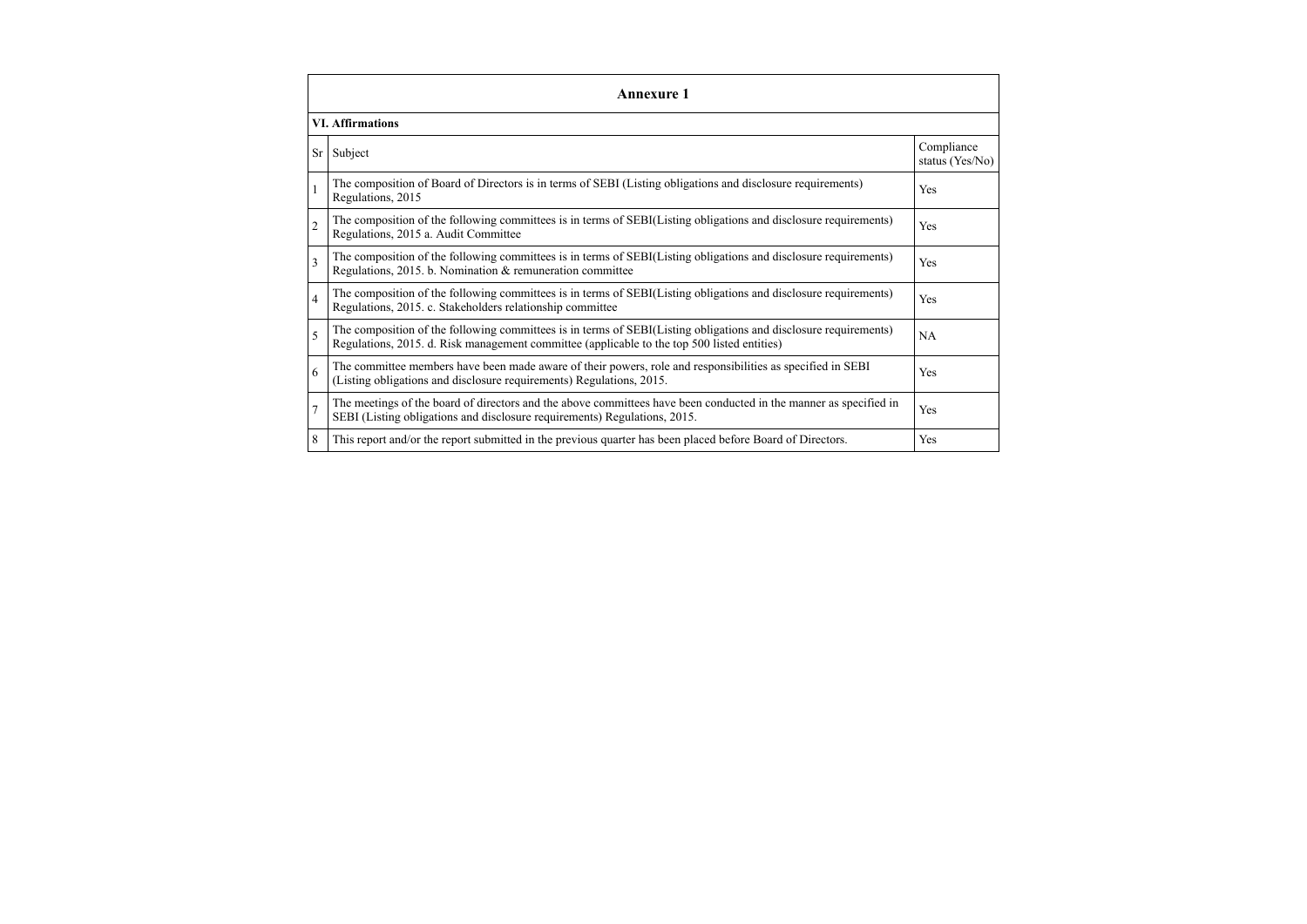| <b>Annexure 1</b> |                   |                   |  |
|-------------------|-------------------|-------------------|--|
| <b>Sr</b>         | Subject           | Compliance status |  |
|                   | Name of signatory | Sachit Kanwar     |  |
|                   | Designation       | Managing Director |  |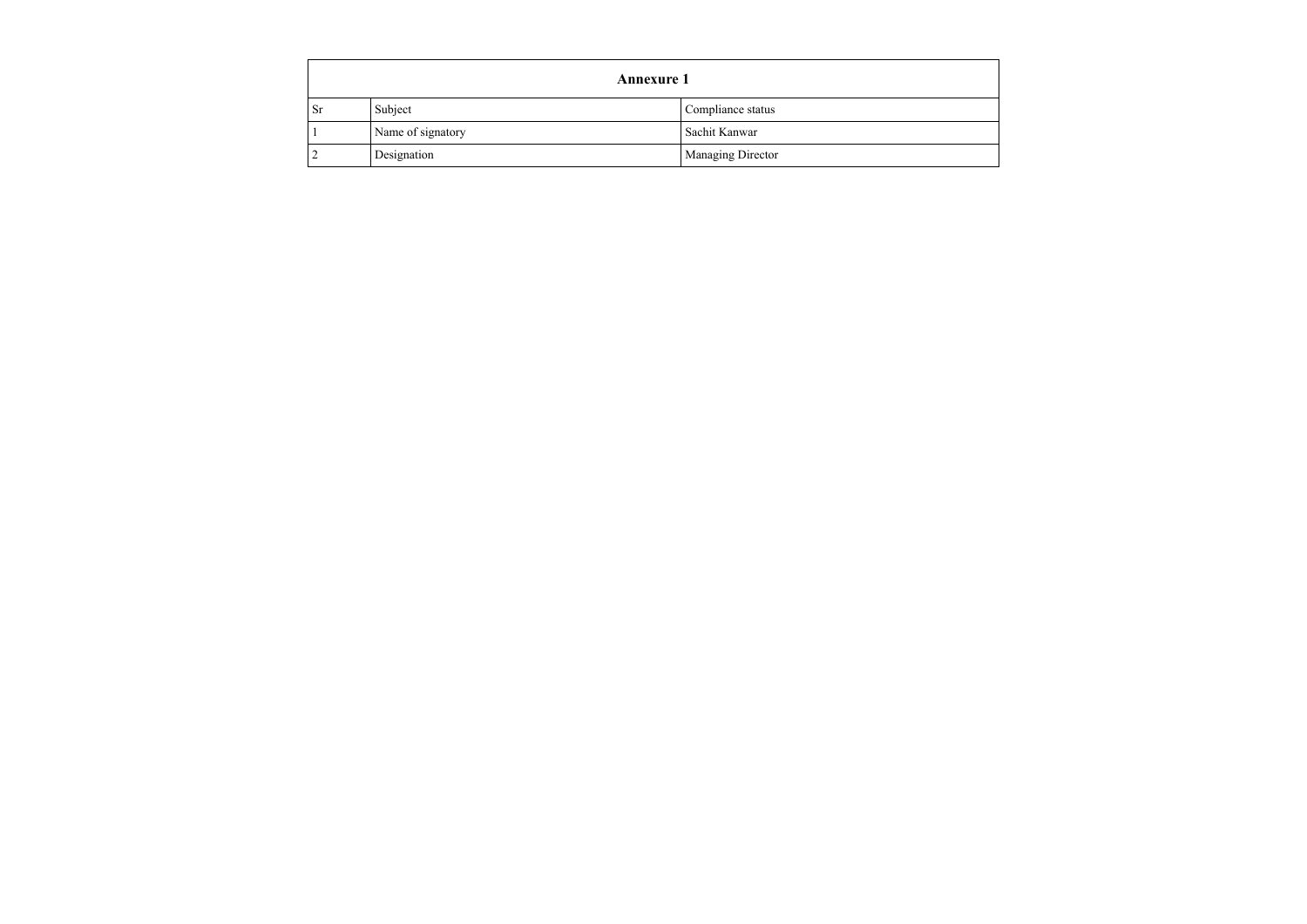|                | <b>Annexure III</b>                                                                                                                                                                  |                                              |                                     |                                                                      |  |  |  |
|----------------|--------------------------------------------------------------------------------------------------------------------------------------------------------------------------------------|----------------------------------------------|-------------------------------------|----------------------------------------------------------------------|--|--|--|
|                | <b>III.</b> Affirmations                                                                                                                                                             |                                              |                                     |                                                                      |  |  |  |
| Sr             | Particulars                                                                                                                                                                          | Regulation<br>Number                         | Compliance<br>status<br>(Yes/No/NA) | If status is "No" details of<br>non-compliance may be<br>given here. |  |  |  |
| 1              | Copy of the annual report including balance sheet, profit and loss account,<br>directors report, corporate governance report, business responsibility<br>report displayed on website | 46(2)                                        | Yes                                 |                                                                      |  |  |  |
| $\overline{2}$ | Presence of Chairperson of Audit Committee at the Annual General<br>Meeting                                                                                                          | 18(1)(d)                                     | Yes                                 |                                                                      |  |  |  |
| 3              | Presence of Chairperson of the nomination and remuneration committee at<br>the annual general meeting                                                                                | 19(3)                                        | <b>Yes</b>                          |                                                                      |  |  |  |
| $\overline{4}$ | Presence of Chairperson of the Stakeholder Relationship committee at the<br>annual general meeting                                                                                   | 20(3)                                        | <b>Yes</b>                          |                                                                      |  |  |  |
| 5              | Whether "Corporate Governance Report" disclosed in Annual Report                                                                                                                     | $34(3)$ read with<br>para C of<br>Schedule V | Yes                                 |                                                                      |  |  |  |
|                | Any other information to be provided                                                                                                                                                 |                                              |                                     |                                                                      |  |  |  |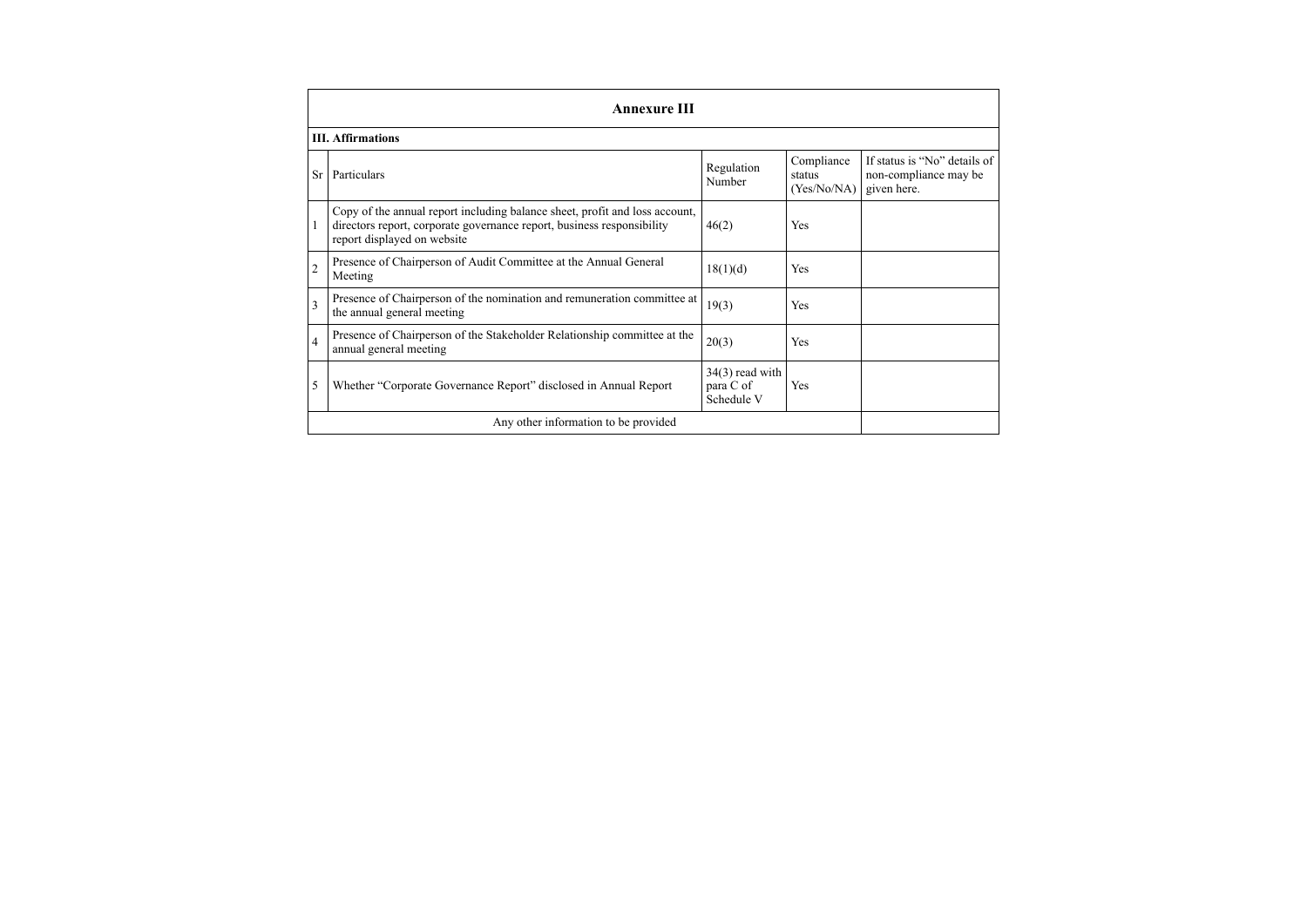| <b>Annexure III</b> |                   |  |
|---------------------|-------------------|--|
| Name of signatory   | Sachit Kanwar     |  |
| Designation         | Managing Director |  |